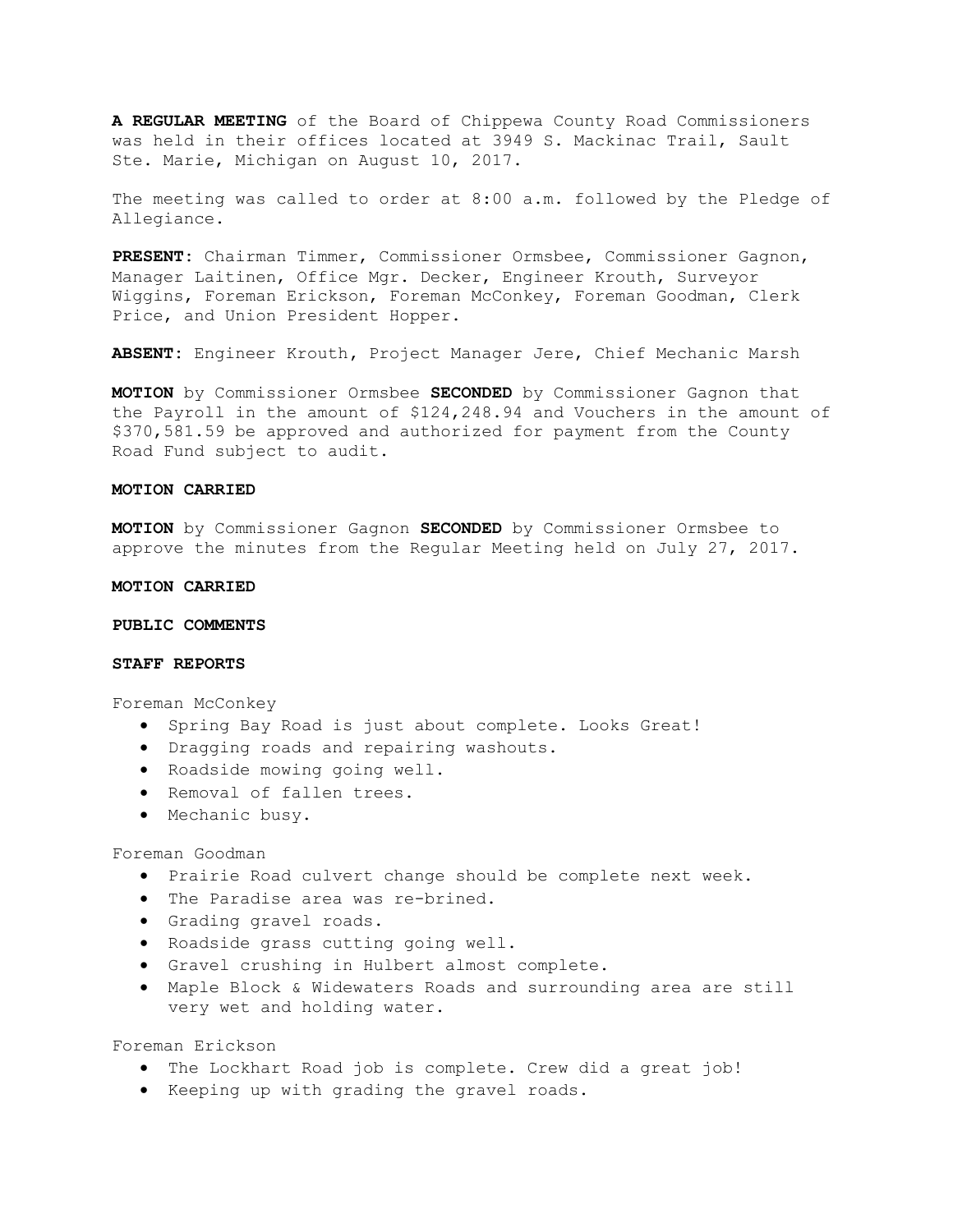- Ditch maintenance along I-75 by the I-500 track.
- Crack sealer is out on I-75.
- Roadside mowing in the area is continuing.
- Moved to 12 Mile for the box culvert project.

Surveyor Wiggins

- Gravel crushing in Hulbert will be complete by Brow Crushing on Monday.
- Complete project staking on Hulbert and Pt. Aux Frene Rd's.
- 9 Mile Box Culvert permit has been applied for and is getting fast tracked.

Office Manager Decker

- Received quote on security upgrades from Telephone Support Systems for \$8500.00. That would include equipment and install.
- Also priced out the 3M security film for windows at \$1400.00.
- General accounting and reporting.
- M.C.R.C.S.I.P. does not offer any discounts for security upgrades and training but they will cover the equipment purchased.

Union President Hopper

- Commended Eckerman employee Chris Hoornstra for helping out in the mechanic shop.
- Rudyard employee Neil Uponen did a great job cleaning up the Kinross pit area.

Manager Laitinen

- Thanked the office staff and Foreman for their hard work while he was off.
- Finalizing Twp road agreements for this season. Then will be putting the paving package together.
- Forest Service agreement has been returned.
- Engineer Krouth quickly put together the information needed to move forward with the 9 Mile Project. Approximate cost is \$197,583.00.
- A Safety Grant application has also been completed by Engineer Krouth. This would be for improvements to Guardrail along the 6 Mile overpass, the Mackinac Trail at 12 Mile overpass and Shunk Road at the Charlotte River Bridge. A supporting letter from MDOT was included with the Grant application.
- The 12 Mile Box Culvert job is moving forward. The initial start date was August 21st but due to contractor delays the set date has been pushed back to the  $28<sup>th</sup>$ . We could continue with the  $21<sup>st</sup>$  but we would be responsible for the crane rental that would run about \$25,000.
- The Paradise area is still very wet. Not much we can do but give it time.